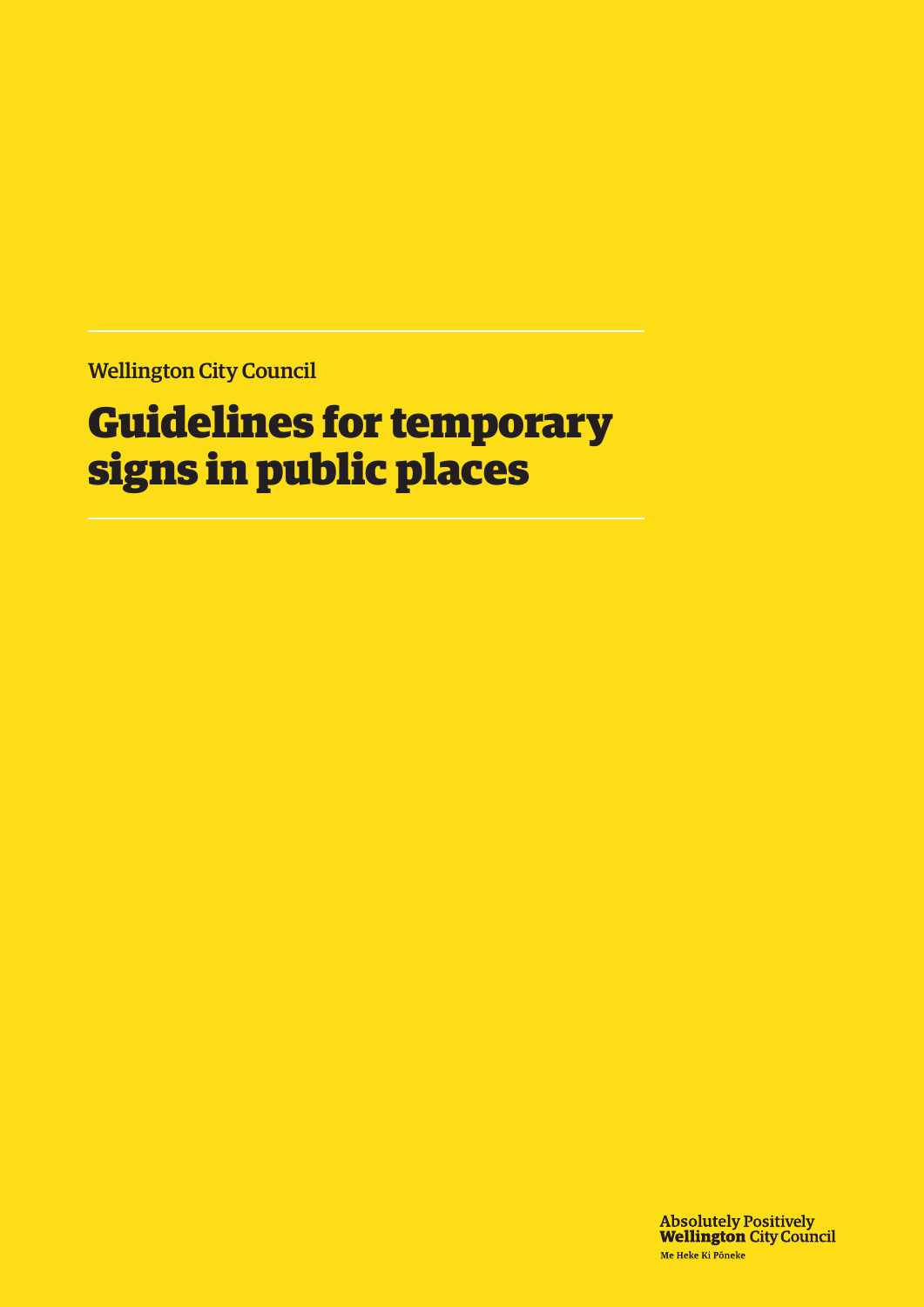### Introduction

These guidelines cover all temporary signs including posters, hoardings, billboards, handbills or other forms of advertising put up in public places, up to 3 square metres in area. Temporary signs mean any sign erected and removed in relation to:

- Advertising a community event
- Electioneering
- Identifying construction sites or subdivisiondevelopments

Selling land or premises Any other form of temporary advertising (e.g. commercial advertising for goods or services) will generally not be permitted on Council

property other than as may be approved under a specific policy such as the Footpath Management Policy (e.g. for sandwich boards) or other contractual arrangement (e.g. for poster bollards and bus shelters).

These guidelines exclude the additional requirements for signs exceeding 3 square metres in area or placed in such a manner that they may also require a Building Consent, Resource Consent or Landowner Approval (e.g. on a heritage building or commercial advertising on private property). These guidelines also exclude temporary signs placed by the Council or Transit New Zealand, e.g. for traffic management, parking or information.

Anyone wanting to place signs in public places must comply with the following:

| <b>Election Hoardings</b>               |                                               | All other private and<br>commercial signs |
|-----------------------------------------|-----------------------------------------------|-------------------------------------------|
| <b>Central Government Elections</b>     | <b>Local Government Elections</b>             |                                           |
| Electoral Finance Act 2007 <sup>1</sup> | Local Electoral Act $20011$                   |                                           |
|                                         | Local Electoral Regulations 2001 <sup>1</sup> |                                           |

Wellington City Consolidated Bylaw 2008 (Public Places)<sup>1</sup> The Wellington City District Plan1 and the Wellington Town Belt Management Plan<sup>1</sup>

|  | <b>Wellington City Council Policy</b><br>on Election Hoardings <sup>2</sup> | <b>Wellington City Council</b><br>Footpath Management<br>Policy <sup>1</sup> |
|--|-----------------------------------------------------------------------------|------------------------------------------------------------------------------|
|--|-----------------------------------------------------------------------------|------------------------------------------------------------------------------|

Specific agreements (e.g. for poster bollards or bus shelter advertising) or specific conditions listed in any approvals granted by the Council for temporary signs

Guidelines for Temporary Signs in Public Places

If any of the above documents have conflicting requirements or restrictions, the document listed higher up takes precedence.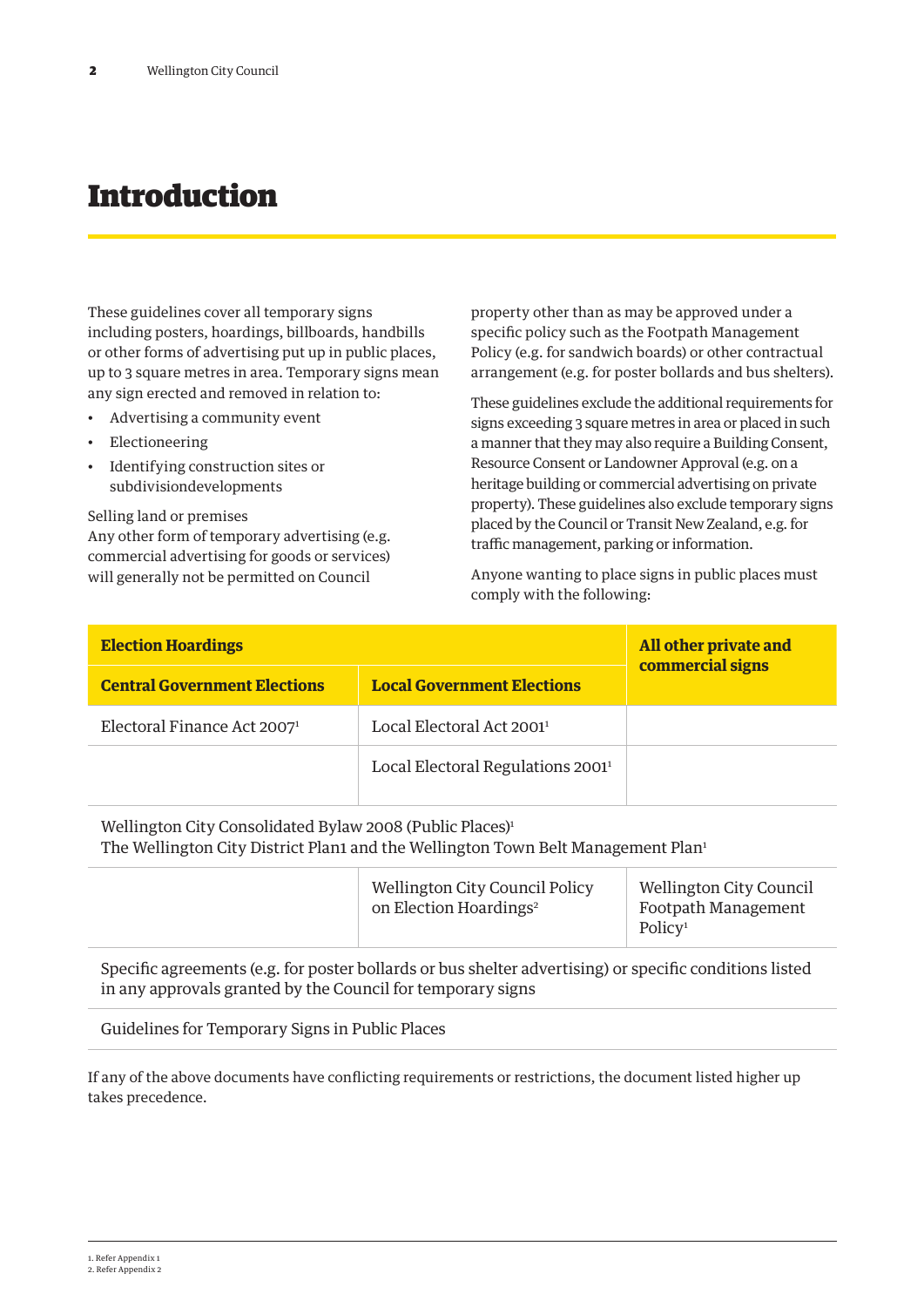### Process for obtaining approval

### **Permitted as of Right**

Some temporary signs in public places are permitted "as of right". This applies to temporary signs which are placed on private property but are visible from a public place (such as real estate signs or advertisements for garage sales or church or school fairs). In general, no further permission is required from the Council for temporary signs placed on private property that do not exceed 3m2 in area, do not exceed 4m in height and are erected within 28 days preceding or 5 days following the purpose or event for which they were erected (or longer for elections, as specified in legislation).

### **Election Hoardings**

An "election hoarding" is considered to be a temporary freestanding sign that is larger than approximately A3 (300mm x 420mm) and smaller than three square metres in size and promotes the election of a candidate or party. To obtain approval to erect election hoardings on public property, a party, candidate or person acting on their behalf needs to complete an application. Application to use Wellington City Councils public hording sites can be completed online. This form includes all the information required, including the relevant electoral districts or wards in which the applicant wants to advertise. Approval will be issued to the applicant in writing. A list of the available hoarding sites will be attached to the approval. The list of available sites will be limited to those in the electoral districts or wards for which a bond has been lodged. District/ward boundaries differ for central and local government elections, so advertisers need to be careful to ensure they adhere to the correct list of approved sites.

### **Poster Bollards**

Public poster bollards and pole poster holders are managed on behalf of the Council by Phantom Billstickers Limited. All use of these public facilities should be coordinated through the Council's contractor (see Contact Details). The Council's contractor can advise what types of signs may be appropriate, including any applicable timing and fees.

### **Bus and Pedestrian Shelters**

Commercial advertising on bus and other types of pedestrian shelters and street furniture in Wellington City is managed on behalf of the Council by Adshel. These structures are not available for public notice advertising.

### **Sandwich Boards and Retail Displays**

Sandwich boards and other types of promotional advertising used on the footpath to promote any organisation, product or service, are covered by the Council's Footpath Management Policy. Detailed application and fee information can be found on the Council's external web pages under "Services & Information, Footpaths".

### **Other Temporary Signs on Council Property**

Any other temporary sign on Council property requires written permission from the Council (see "Contact Details" below). A proposal indicating the details of the sign (type, size, content, location etc) should be submitted before any investment is made. The Council will consider the proposal and provide approval for sites where this is considered appropriate. A bond may be required, e.g. if the sign may damage Council property, a large number of sites are approved for use or there is a history of non-compliance.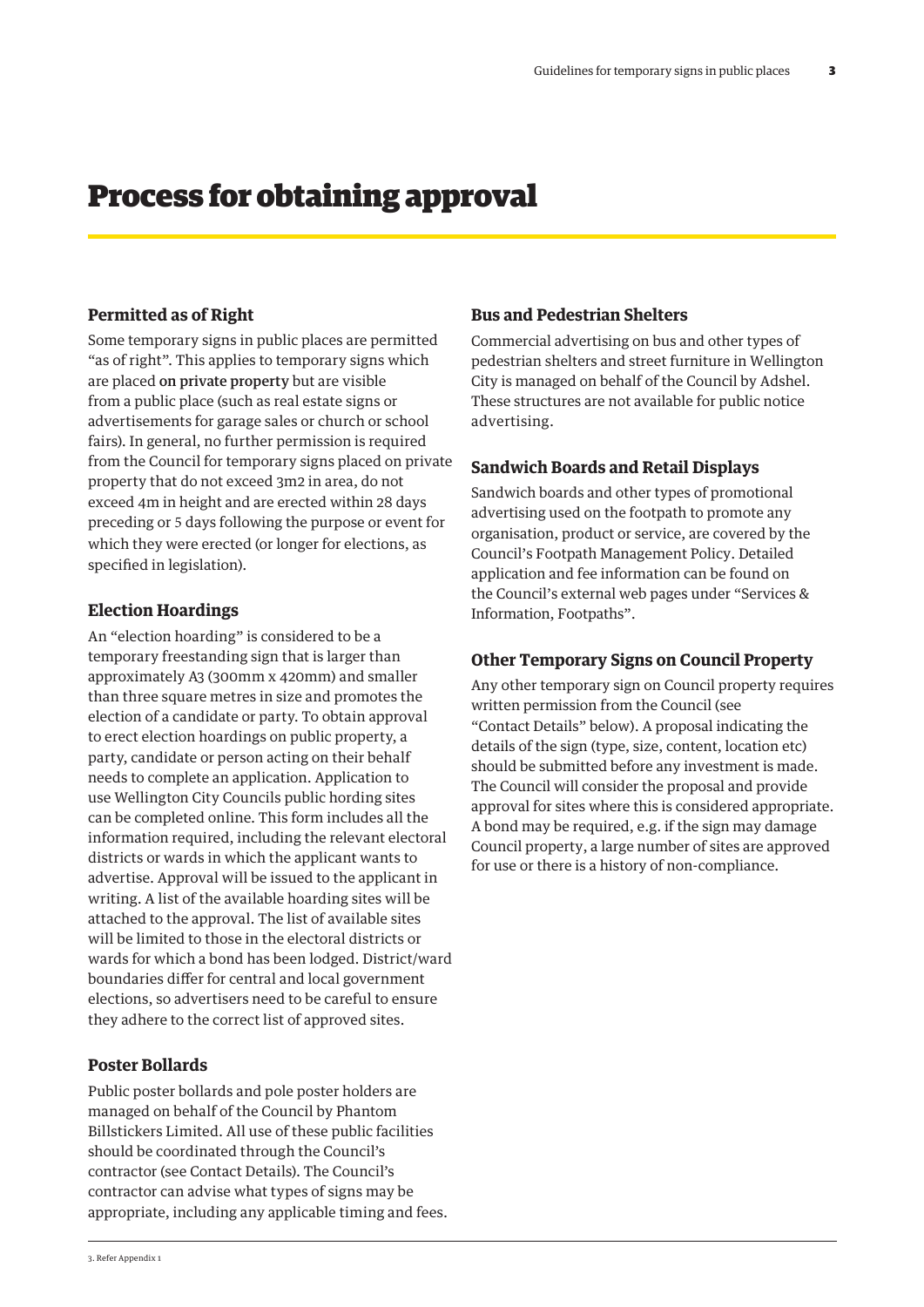# Conditions for use of temporary signs on council property

- (i) No-one may place posters, signs, hoardings or handbills on any public property without first obtaining permission from the Council. This includes Wellington City Council buildings, power poles, sub-stations, street signs, fences, tree cages, drip lines (the area underneath a tree where roots may be damaged), bus shelters, traffic signal poles and control boxes etc. Approval for using purpose-made public notice poster bollards should be obtained through the Council's contractor.
- (ii) All temporary signs placed on Council property are to clearly display the name and contact details for the party (whether a person, company or organisation) responsible for erecting the sign. For election hoardings the respective legislation specifies the format of this contact information.
- (iii) If any signs are found to be not in accordance with the Bylaw, the District Plan or any other relevant legislation, the Council will make all reasonable efforts to contact the party responsible for the sign. This party will be given reasonable opportunity to ensure that the sign is made compliant. The required response time can vary depending on the situation, e.g. "within 1 hour" for signs considered to be unsafe or "by 12pm of the next working day" if the services of a contractor are required.
- (iv) In the event that the Council cannot identify the party responsible for a non-compliant sign or a non-compliance reported to the party responsible for a sign is not remedied within the timeframe given, the Council may pull down, remove or alter the sign. Any costs associated with this work may be recovered from the party responsible for the sign, which may include the organiser, promoter or person in charge of the advertised good, service or event or, in the case of an election, the candidate or a delegate of that candidate.
- (v) All reasonable care is to be taken to prevent any damage to public assets during the erection or removal of any signs. The party responsible

for a sign must make good any damage caused due to the erection or removal of the sign. The party will be notified by the Council of any damage to be remedied and given reasonable time to carry out the work. If this work is not completed within the time given or the level of reinstatement is not acceptable to the Council (e.g. cleaning or painting or reinstatement of lawn areas) then the Council may carry out the remedial works and charge the cost of this to the party responsible for the sign.

- (vi) In addition to the actions that can be taken by the Council in (iv) and (v) above, for any situations where the non-compliant use of a sign places the safety of people or property at risk or where the non-compliance is of a serious nature or where there is repeat offending, the Council may also choose to prosecute the offending party. Prosecutions for offences under the Bylaw can carry a penalty of up to \$20,000.
- (vii) The Council may request a Work Access Permit to be obtained as a condition of the approval to erect a temporary sign on Council property. Administration Fees may be applied to offset any costs associated with the repair or removal of the sign if this is not undertaken by the sign owner (see (iv) and (v) above). In the event that such costs exceed the bond amount, the difference may be recovered from the sign owner in addition to forfeiting the bond.
- (viii) The person erecting a hoarding must obtain a corrdior access request and obtain underground service plans prior to erecting and installing hoardings. This can be done by visiting beforeudig.co.nz
- (ix) The construction of a hoarding may also require Building Consent or Resource Consent (i.e. must comply with District Plan requirements). For further information, contact Building Consents & Licensing Services on (04) 499 4444.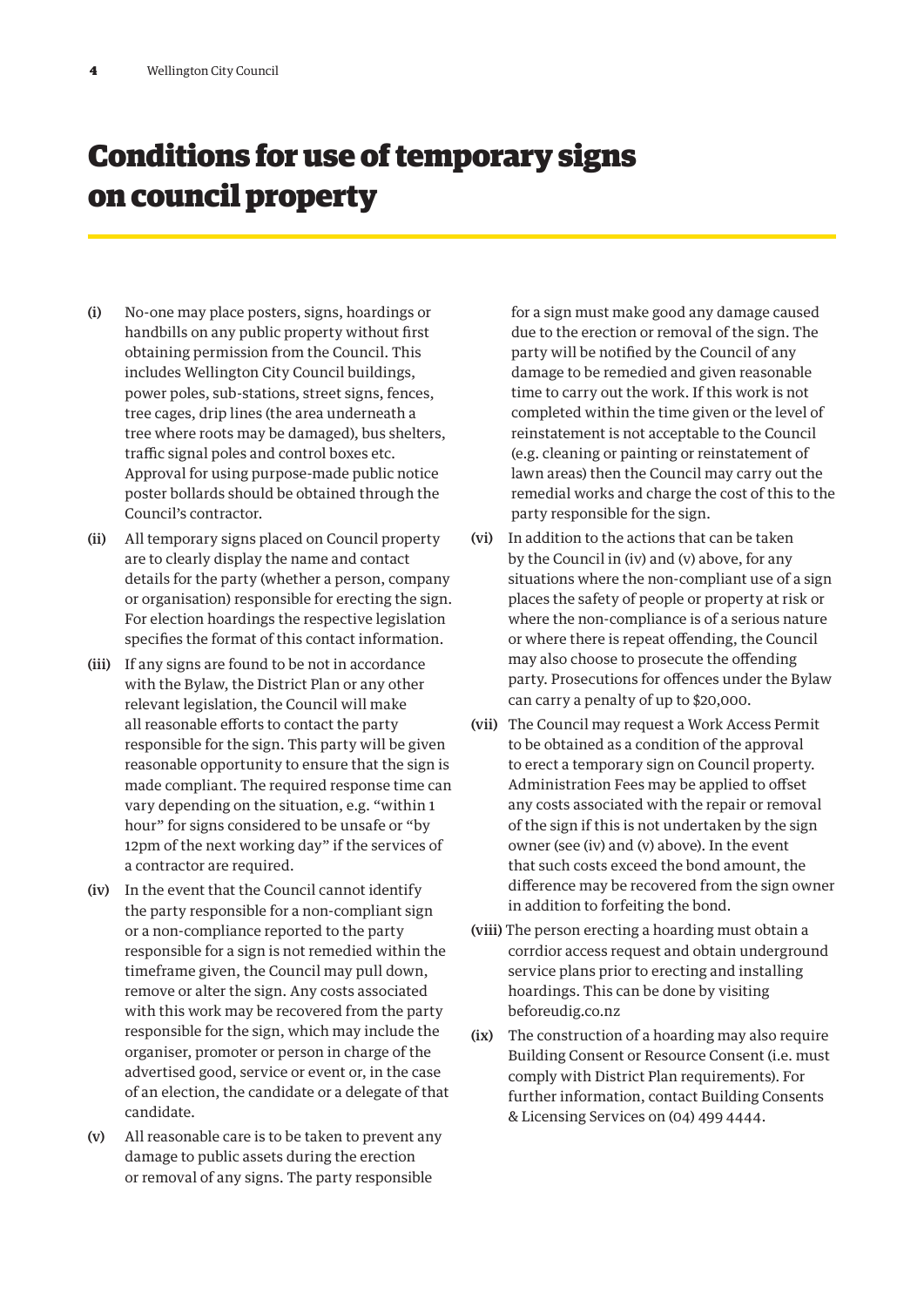(x) The Council will usually not permit any type of  $(xi)$  Once approval has  $x_i$  and  $x_j$  in that is likely to come down at  $S$  council sign that is likely to cause damage to Council assets or distraction or obstruction of visibility to pedestrians or drivers, e.g.:

Signs near pedestrian crossings or intersections

- Signs near pedestrian crossings or intersections ections write
- or flags)
- Signs with reflective material or illumination
- $\bullet$  Sign that resemble traffic signs in shape or colour  $\Omega$  colour
- $\bullet$  Stencils on footpaths
- Signs that may be moved by members of the public or weather conditions
- Exceptionally large or heavy signs (all temporary signs need to be able to be easily removed in case of emergency) and if we always in writing and if we always in writing and if we always in writ

• Signs with moving parts (e.g. rotating signs Feasonable time period, it may be assumed the name and contact details of the name and contact details of the name and contact details of the name and contact details of the p (xi) Once approval has been obtained, signs may be erected in approved locations only and in accordance with these conditions and any destrians or drivers, e.g.: The move of the specific conditions stated in the approval letter. gns near pedestrian crossings or heavy signs are always in writing and if written approval cannot be produced within a reasonable time period, it may be assumed that no approval has been granted.



Diagram showing appropriate placement and dimensions of hoardings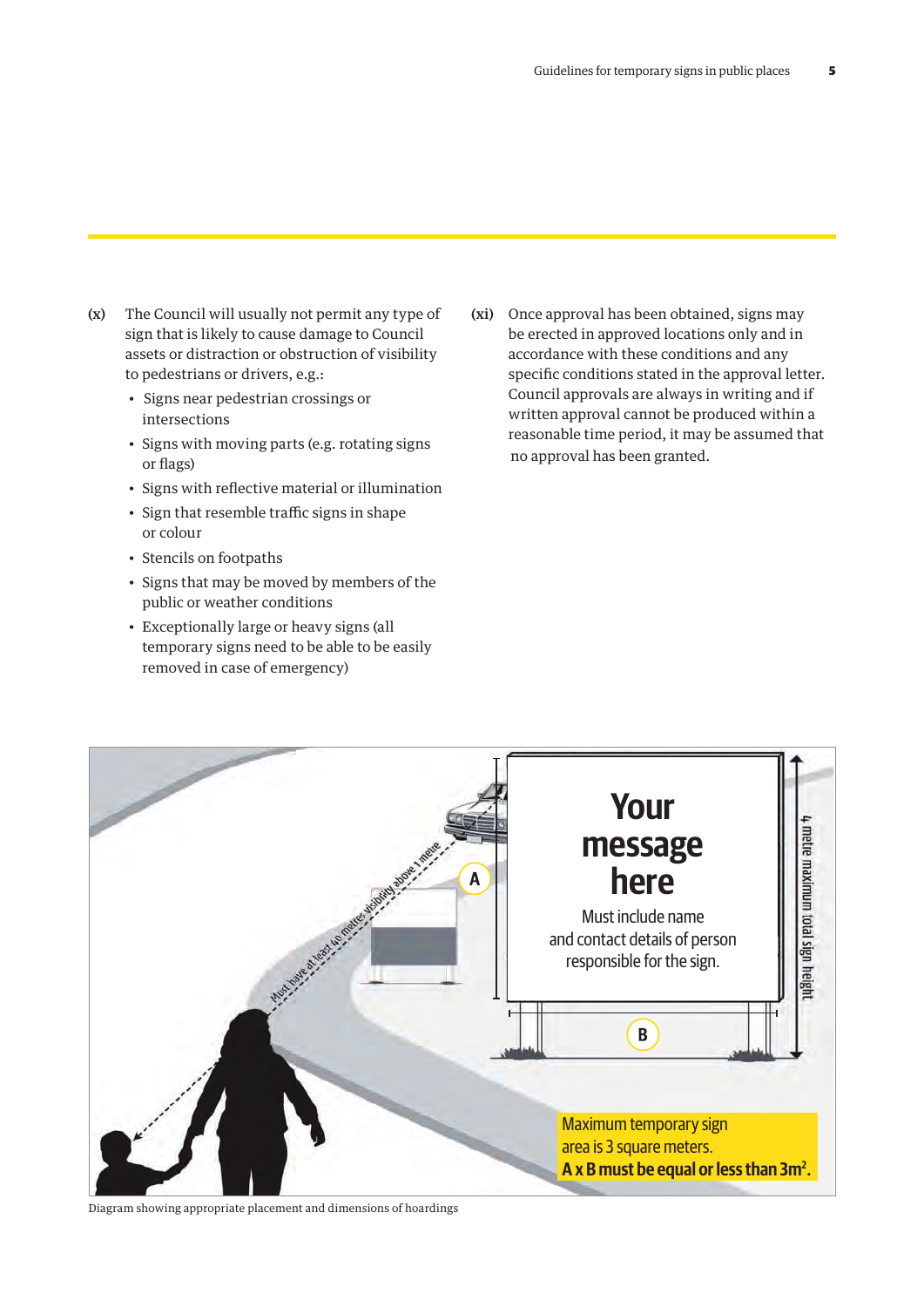### Contact details

To report concerns about hoardings or signs on Council property or to obtain approval for using Council sites please contact:

**Street Activities Officer – Infrastructure** Phone: (04) 499 4444 E-mail: Streetactivities@wcc.govt.nz

For issues regarding billboards on private property please contact:

### **Bob Barber Team Leader, Compliance and Monitoring**

Compliance and Specialist Advice Phone: (04) 803 8145 Fax: (04) 801 3165 E-mail: Bob.Barber@wcc.govt.nz

Complaints about the content of an advertising billboard should be addressed to:

### **The Secretary**

**Advertising Standards Authority Complaints Board** P.O. Box 10 675, Wellington Phone: (04) 472 7852

0800 234357 Fax: (04) 471 1785 E-mail: asa@asa.co.nz

For any questions about policy, compliance, enforcement or issues concerning election hoardings please contact:

#### **Steve Spence**

**Chief Transport Planner** Phone: (04) 803 8099 Fax: (04) 801 3009 E-mail: steve.spence@wcc.govt.nz

### Wellington City Council's Poster Bollard Contractor: **Phantom Billstickers Limited**

Manager: Ben Stonyer Phone: (04) 382 9199 (working hours) Fax: 0800 742 686 (0800 PHANTOM) Mobile: (021) 374 602 Email: ben@0800phantom.co.nz Website: phantombillstickers.com

For all other inquiries please contact: **Wellington City Council** Council Offices, 12 Manners Street P.O. Box 2199, Wellington 6011 Phone: (04) 499 4444 Fax: (04) 801 3138 E-mail: info@wcc.govt.nz Website: wellington.govt.nz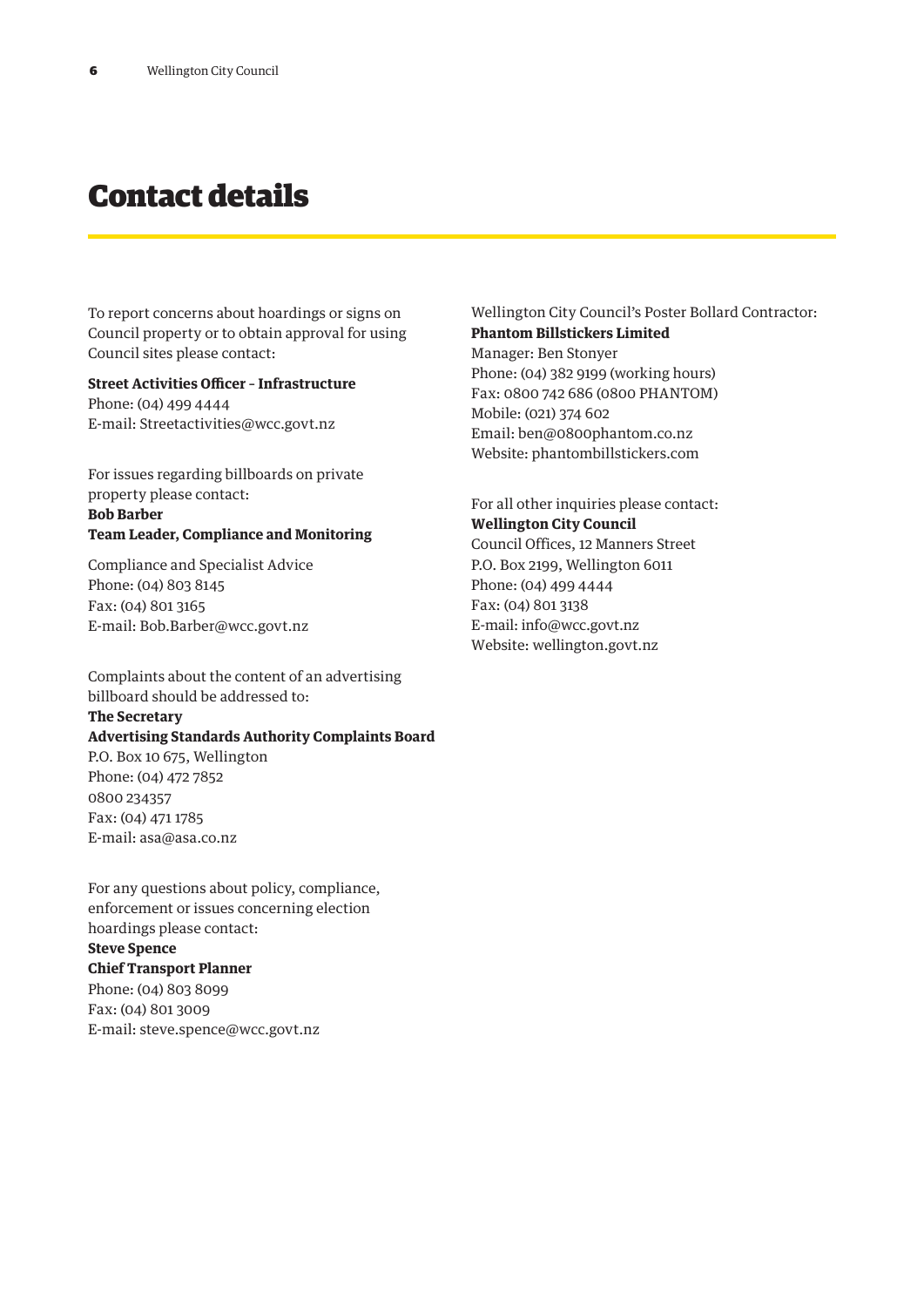### Appendix 1 References to other information concerning signs

### **Wellington City Consolidated Bylaw 2008** wellington.govt.nz/your-council/plans-

policies-and-bylaws/bylaws

### **The Wellington City District Plan**

wellington.govt.nz/your-council/planspolicies-and-bylaws/district-plan

### **The Wellington Townbelt Management Plan**

wellington.govt.nz/your-council/plans-policiesand-bylaws/plans-policies/a-z-index/town-beltmanagement-plan

### **Footpath Management Policy**

wellington.govt.nz/~/media/your-council/planspolicies-and-bylaws/plans-and-policies/a-to-z/ footpathmgmt/files/footpath.pdf

#### **Central Government Guidelines for Election Candidates**

elections.org.nz/parties-candidates/candidates

### **Electoral Amendment Act 2009**

legislation.govt.nz/act/public/2009/0001/latest/ DLM1833606.html

### **Electoral (Advertisements of a Specified Kind) Regulations 2005**

legislation.govt.nz/regulation/public/2005/0147/ latest/DLM332261.html?src=qs

### **Local Government Elections**

wellington.govt.nz/have-your-say/elections

### **Local Electoral Act 2001**

legislation.govt.nz/act/public/2001/0035/latest/ DLM93301.html?src=qs

#### **Local Electoral Regulations 2001**

legislation.govt.nz/regulation/public/2001/0145/ latest/DLM49294.html?src=qs

### **Bond Form**

wellington.govt.nz/~/media/your-council/planspolicies-and-bylaws/plans-and-policies/a-to-z/ electionhoardings/files/elect-hoardings-bond.pdf